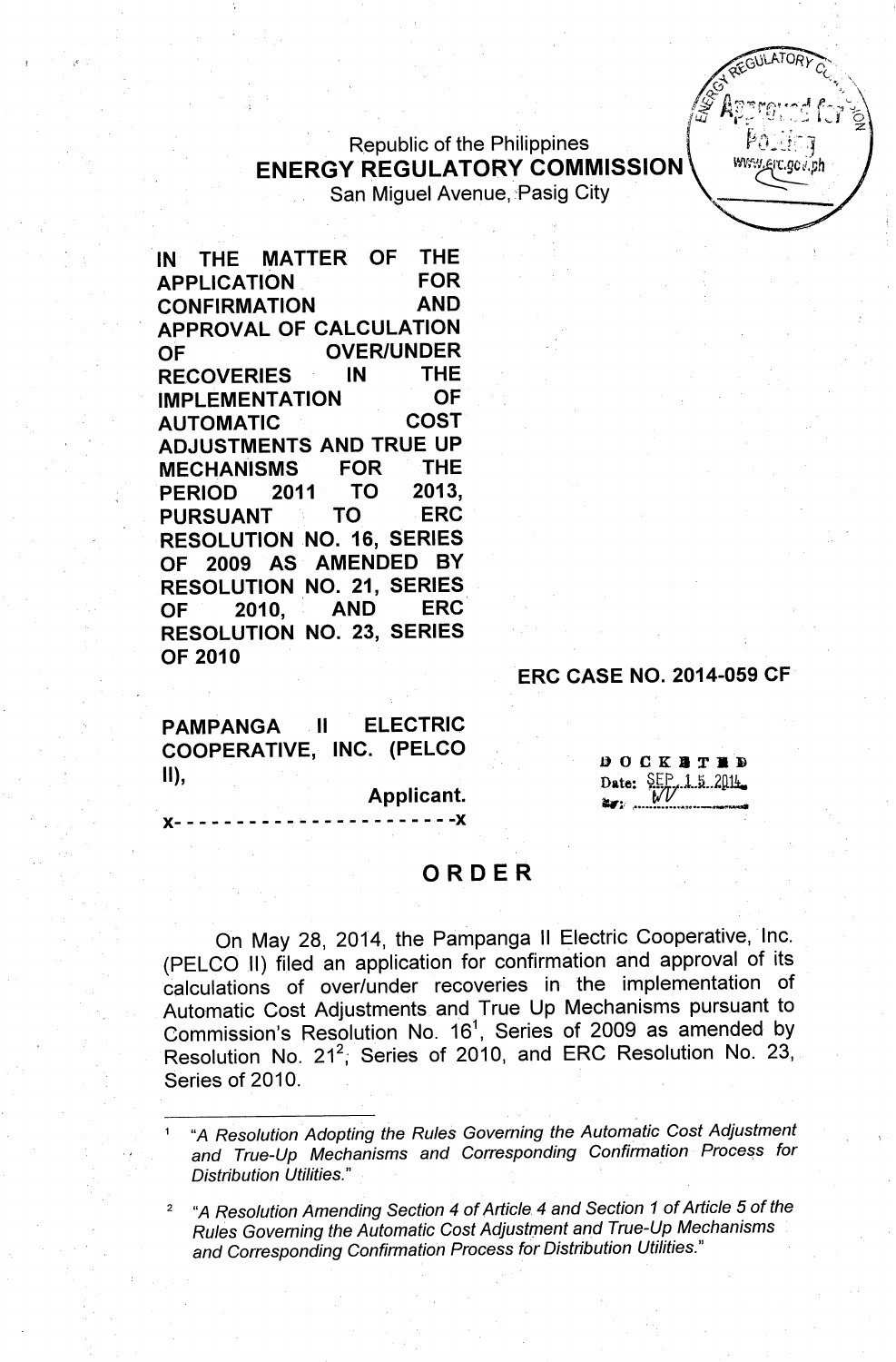In the said application, PELCO II alleged, among others, that:

- 1. It is an electric cooperative (EC) duly recognized and existing under and by virtue of the laws of the Republic of the Philippines, with principal office address at San Roque, Guagua, Pampanga, where it may be served with summons and other legal processes. It is represented in this instance by its General Manager, Mr. Amador T. Guevarra, who is of legal age, Filipino and with office address at San Roque, Guagua, Pampanga;
- 2. It is the exclusive franchise holder issued by the National Electrification Administration (NEA) to operate an electric light and power services in the Municipalities of Guagua, Mabalacat, Lubao, Sta. Rita, Bacolor, Porac, and Sasmuan, all in the Province of Pampanga;
- 3. Pursuant to the Commission's Resolution No. 16, Series of 2009, as amended by Resolution No. 21, Series of 2010, more specifically Article 5, Section 1(Filing) thereof, all Luzon Distribution Utilities (DUs) shall file their respective consolidated applications, on or before March 31, 2014, for the (over)/under recoveries on their implementation of various automatic cost adjustment and true-up mechanisms;
- 4. For purposes of compliance with the said Resolution No. 16, Series of 2009, as amended, and Resolution No. 23, Series of 2010, herein applicant adopted the formulae on Generation Rate, Transmission Rate, System Loss Rate, Lifeline Subsidy Rate and Senior Citizen Subsidy Rate, together with the specific definitions and sub-formulae for each item thereof;
- 5. It hereby submits its proposed application for approval of automatic cost adjustments and true-up mechanisms and corresponding confirmation process pursuant to the aforesaid resolutions, as Annex "A," and form as part and parcel of this application;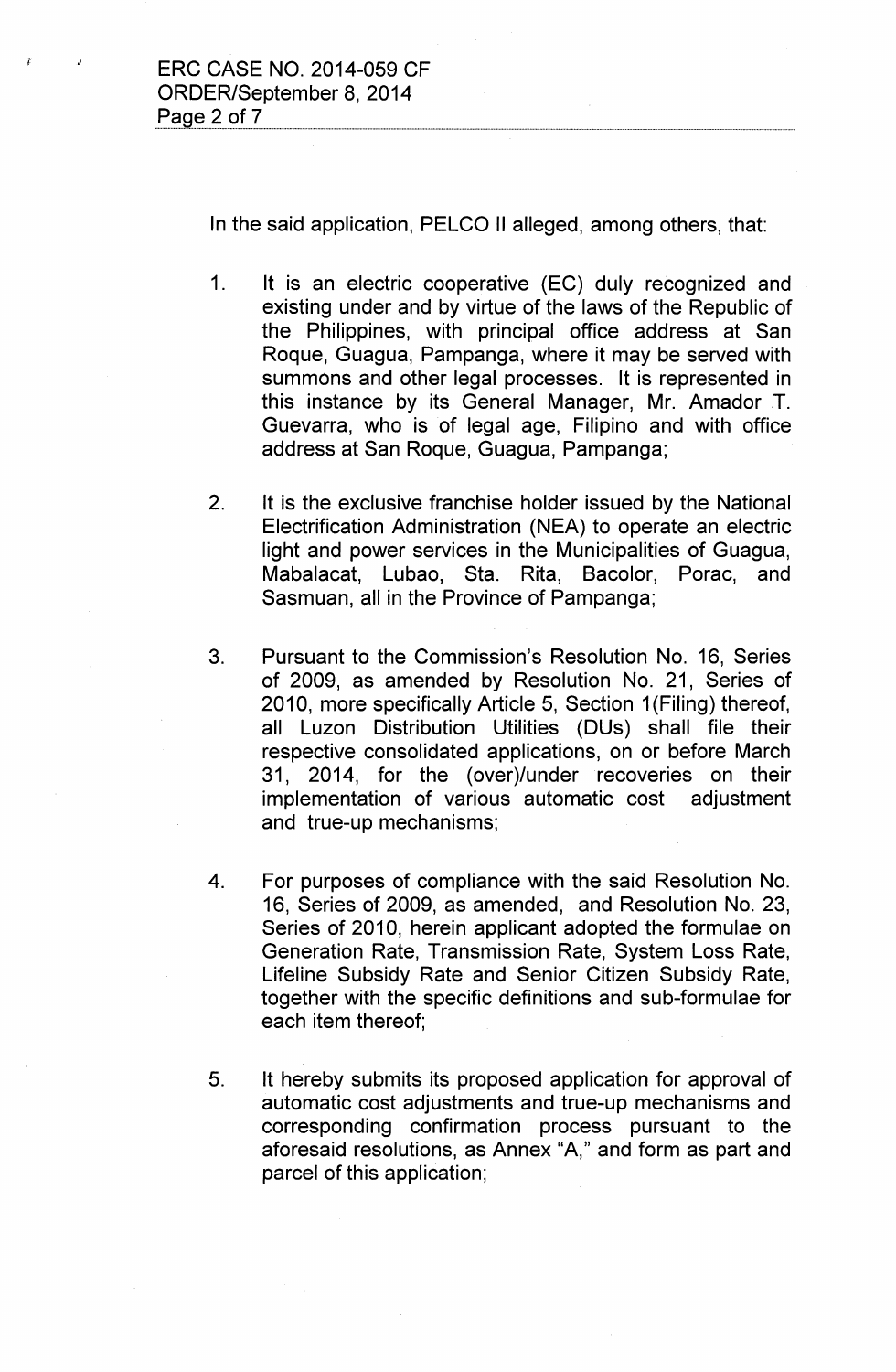6. In support of this application, it attached the following required documents covering the period  $2011 - 2013$ contained in the guidelines issued by the Commission, as Annex "B", and also form as part and parcel of this application, to wit:

- a. Uniform Reportorial Requirements Reports
	- i. Submitted Supplier and Transmission Data Sheet;
	- ii. Statistical Data Sheet;
	- iii. Actual Implemented Rates;
	- iv. Actual Implemented Lifeline Rates;
	- v. Actual Implemented Lifeline Discounts;
- b. Sections A, B, D, E, and F of MFSR ;
- c. DU MO 1 and MO 2;
- d. Billing Demand- KW Sales;
- e. Meter Facilities Inspection Reports;
- f. Summary of Monthly Pilferage Recoveries;
- g. Computation of Generation System Rates;
- h. Computation of Transmission System Rates;
- i. Computation of System Loss Rates;
- j. Computation of Lifeline Subsidy/Discount Rates;
- k. Computation of Senior Citizen Subsidy/Discount Rates;
- I. Sample Electric Bills for all Types of Customers;
- m. Sample Electric Bills for Lifeline Customers;
- n. Sample Electric Bills for Senior Citizen Customers;
- o. Generation Power Bills from San Miguel Energy Corporation including Credit/Debit Memo;
- p. Transmission Power Bills from the National Grid Corporation of the Philippines;
- q. Photocopies of Official Receipts (ORs) of Payments of Power Bills from SMEC and NGCP;
- r. Photocopies of Official Receipts (ORs) of Payments of Restructured Power Bills from PSALM;
- s. Photocopies of Official Receipts (ORs) of Payments of VAT Distribution to BIR;
- t. Summary of Payments of Power Bills, Restructured Power Accounts and VAT Distribution; and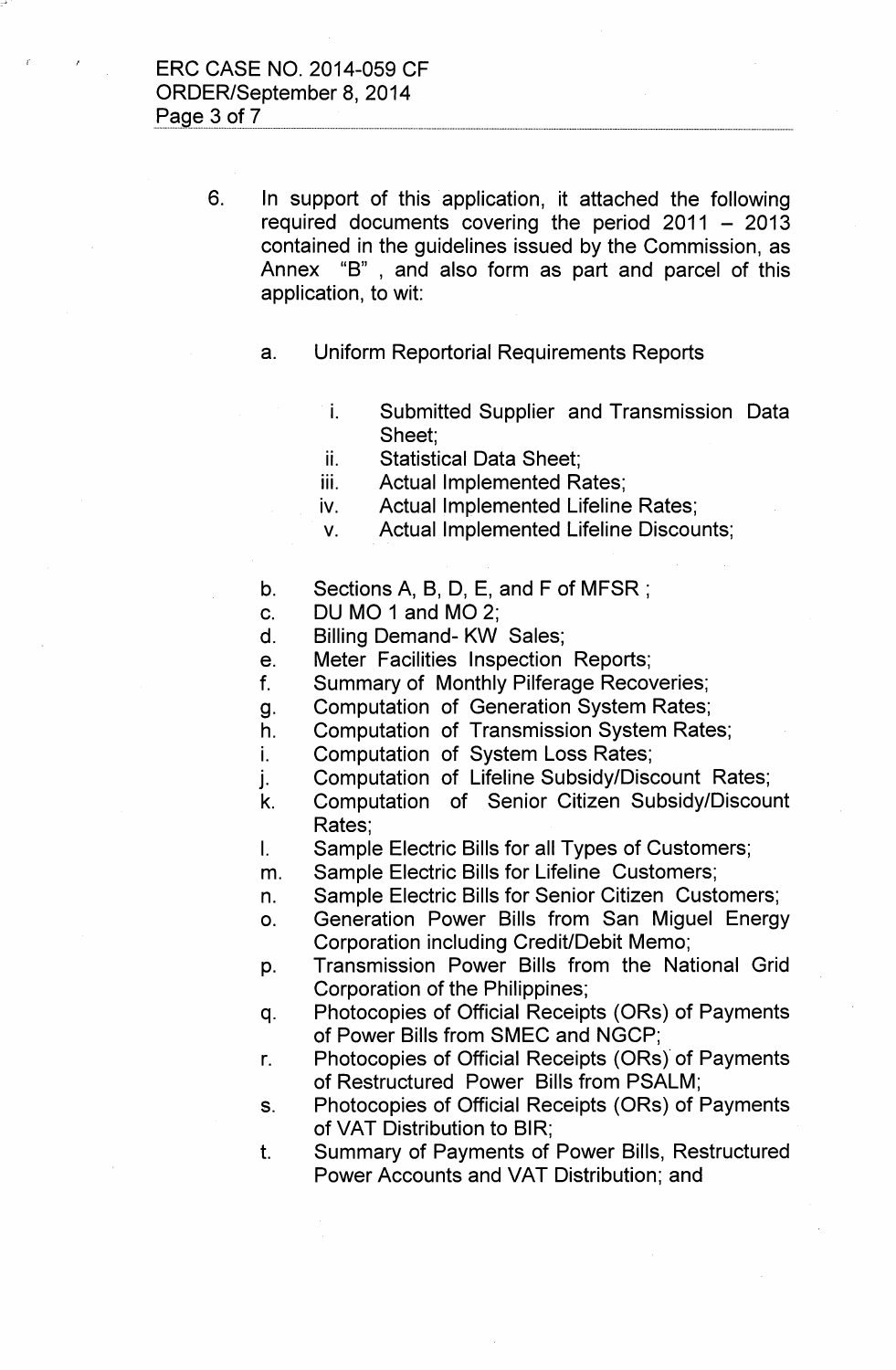J '

7. The summary Pass True-cost vis-à-vis, the actual collection for Generation, Transmission, System Loss, Lifeline and Senior Citizen Subsidy Rates are as follows, to wit:

| <b>Particulars</b>    | <b>Passed Through</b><br><b>Charges (PhP)</b> | <b>Actual Billing</b><br>(PhP) | Difference (PhP)<br>(Over) Under Recoveries |
|-----------------------|-----------------------------------------------|--------------------------------|---------------------------------------------|
| Generation            | 4,891,386,527.35                              | 4,848,122,081.47               | 43,264,445.88                               |
| Transmission          | 946,066,318.74                                | 991,002,923.62                 | (44,936,604.88)                             |
| <b>System Loss</b>    | 875, 362, 118.29                              | 868,754,529.63                 | 6,607,588.66                                |
| Lifeline              | 63,494,285.03                                 | 63,405,001.47                  | (89, 283.56)                                |
| <b>Senior Citizen</b> | 285,419.00                                    | 292,883                        | 7,464.31                                    |
| <b>Total (PhP)</b>    | 6,776,594,668.41                              | 6,771,577,419.50               | 4,853,610.41                                |

8. It prays that the Commission, after due notice and hearing, approve its application and, upon approval, it be directed to submit the scheme on how to implement the said approval.

Finding the said application to be sufficient in form and in substance with the required fees having been paid, the same is hereby set for jurisdictional hearing, expository presentation, pre-trial conference and evidentiary hearing on October 2, 2014 (Thursday) at ten o'clock in the morning (10:00 A.M.), at the ERC Hearing Room, 15<sup>th</sup> Floor, Pacific Center Building, San Miguel Avenue, Pasig City.

PELCO II is hereby directed to cause the publication of the attached Notice of Public Hearing, at its own expense, once (1x) in a newspaper of general circulation in the Philippines, at least ten (10) days before the scheduled date of initial hearing. It is also directed to inform the consumers within its franchise area, by any other means available and appropriate, of the filing of the instant application, its reasons therefor and of the scheduled hearing thereon.

Let copies of the application, this Order, and the attached Notice of Public Hearing be furnished the Office of the Solicitor General (OSG), the Commission on Audit (COA) and the Committees on Energy of both Houses of Congress. They are hereby requested, if they so desire, to send their duly authorized representatives at the scheduled hearings.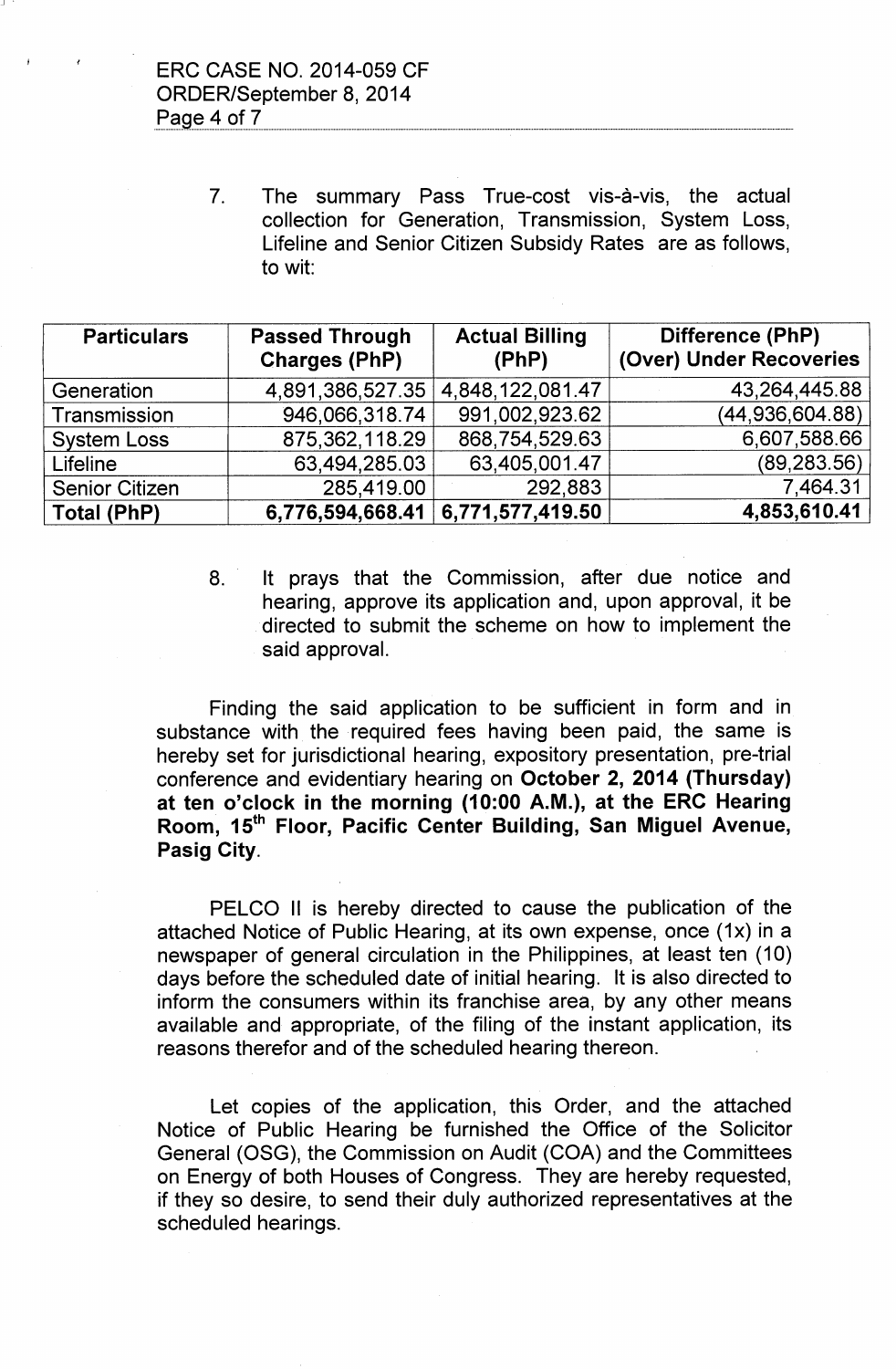Likewise, let copies of this Order and the attached Notice of Public Hearing be furnished the Offices of the Governor of Pampanga and the Mayors of the Municipalities within the franchise area of PELCO II for the appropriate posting thereof on their respective bulletin boards.

PELCO II is hereby directed to furnish all those making requests therefor with copies of the application and its attachments, subject to reimbursement of reasonable photocopying costs.

On the date of the initial hearing, PELCO II must submit to the Commission its written Compliance with the jurisdictional requirements attaching therewith, methodically arranged and duly marked, the evidences of the actual posting and publication of the Notice of Public Hearing consisting of certifications issued to that effect, signed by the afore-mentioned Governor and Mayors or their duly authorized representatives, bearing the seals of their offices, and the affidavit of the Editor or Business Manager of the newspaper where said Notice of Public Hearing was published together with the complete issue of the said newspaper, and such other proofs of compliance with the requirements of the Commission.

PELCO II and all interested parties are directed to submit, at least five (5) days before the date of initial hearing and pre-trial conference, their respective Pre-Trial Briefs containing, among others:

- (a) A summary of admitted facts and proposed stipulation of facts;
- (b) The issues to be tried or resolved;
- (c) The documents or exhibits to be presented, stating the purposes thereof and proposed markings therefore; and
- (d) The number and names of the witnesses, with their written testimonies in an individual affidavit form, to be attached to the Pre-Trial Brief.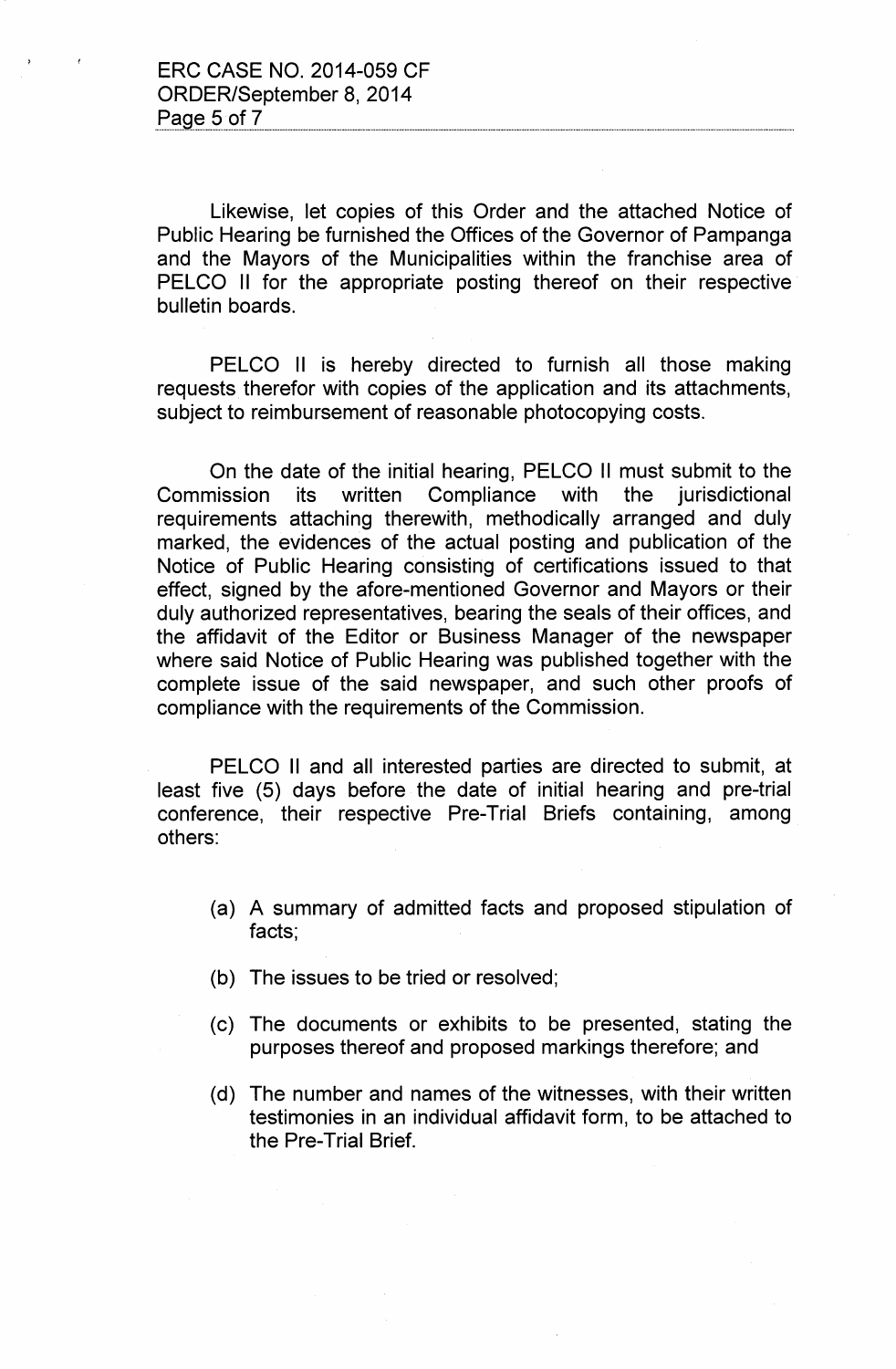ERC CASE NO. 2014-059 CF ORDER/September 8,2014 Page 6 of 7

Failure of PELCO II to submit the required Pre-Trial Brief and Judicial Affidavits of its witnesses within the prescribed period shall be a ground for cancellation of the scheduled hearing, and the resetting of which shall be six (6) months from said date of cancellation.

As part of the pre-trial conference, PELCO II must also be prepared to make an expository presentation of its application, aided by whatever communication medium that it may deem appropriate for the purpose, in order to put in plain words and explain, for the benefit of the consumers and other concerned parties, what the application is all about and the reasons and justifications being cited in support thereof.

#### SO ORDERED.

Pasig City, September 8, 2014.

### FOR AND BY AUTHORITY OF THE COMMISSION:

*of> A,{~* **IAIDA G. CRUZ-DUCUT** Chairperson  $\sqrt{ }$